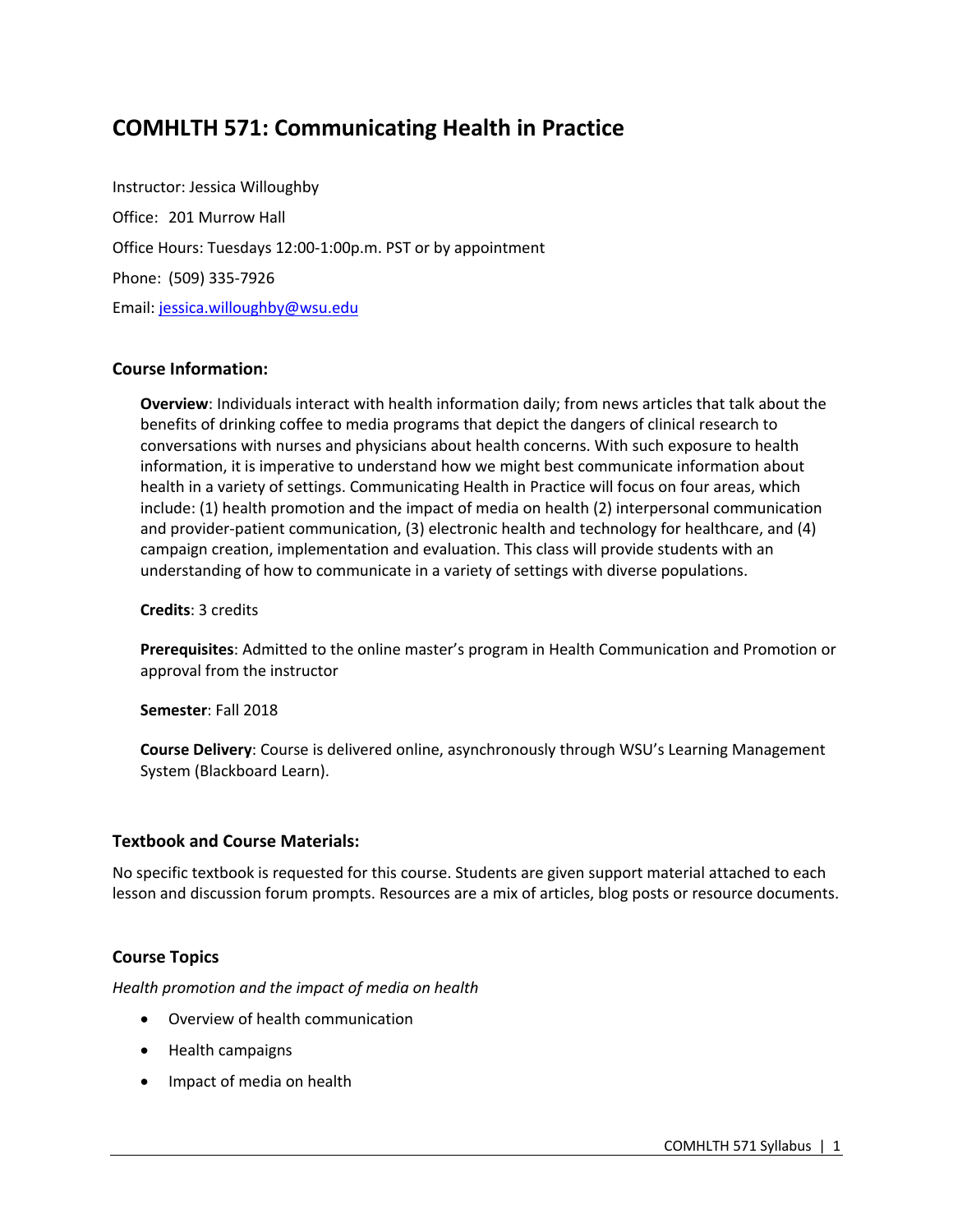• Media literacy

### *Interpersonal communication and patient-provider communication*

- Interpersonal communication
- Health literacy
- Patient-provider communication
- Informed decision making

### *Electronic health and technology for healthcare*

- Telemedicine
- eHealth (electronic health)
- mHealth (mobile health)
- Online information seeking

### *Campaign creation, implementation, and evaluation*

- Planning and strategy
- Formative research
- Campaign implementation
- Campaign evaluation

# **Course Learning Outcomes and Assessment**

Students who complete COMHLTH 571 Communicating Health in Practice will learn about how we might best communicate information about health in a variety of contexts, including health promotion and the impact of media on health, interpersonal communication and patient-provider communication, electronic health and the use of technology for healthcare, and through campaign creation, implementation, and evaluation. This course is integral to the online master's in health communication and promotion as it will provide an overview of communicating health information in a variety of settings, and will appeal to students earning the degree as well as those who are interested in learning more about how health information can be communicated in practical and applied situations.

| <b>Student Learning Outcomes</b><br>for this course:<br>At the end of this course,<br>students should be able to: | <b>Course Topics/Dates</b><br>The following topics and dates will<br>address this outcome:                                                  | <b>Evaluation of Outcomes:</b><br>This outcome will be evaluated primarily<br>by:                                                                                                                                                                                                 |
|-------------------------------------------------------------------------------------------------------------------|---------------------------------------------------------------------------------------------------------------------------------------------|-----------------------------------------------------------------------------------------------------------------------------------------------------------------------------------------------------------------------------------------------------------------------------------|
| Demonstrate knowledge of<br>concepts relevant to<br>communicating health<br>information.                          | Unit 1 (Aug 20-Sep 16)<br>• An overview of health<br>communication<br>• Health campaigns<br>• Impact of media on health<br>• Media literacy | Case study 1: Focusing on applying<br>information relevant to health<br>promotion and the impact of media<br>on health<br>Discussion posts that synthesize<br>$\bullet$<br>information students have been<br>learning, apply information to<br>different settings or populations, |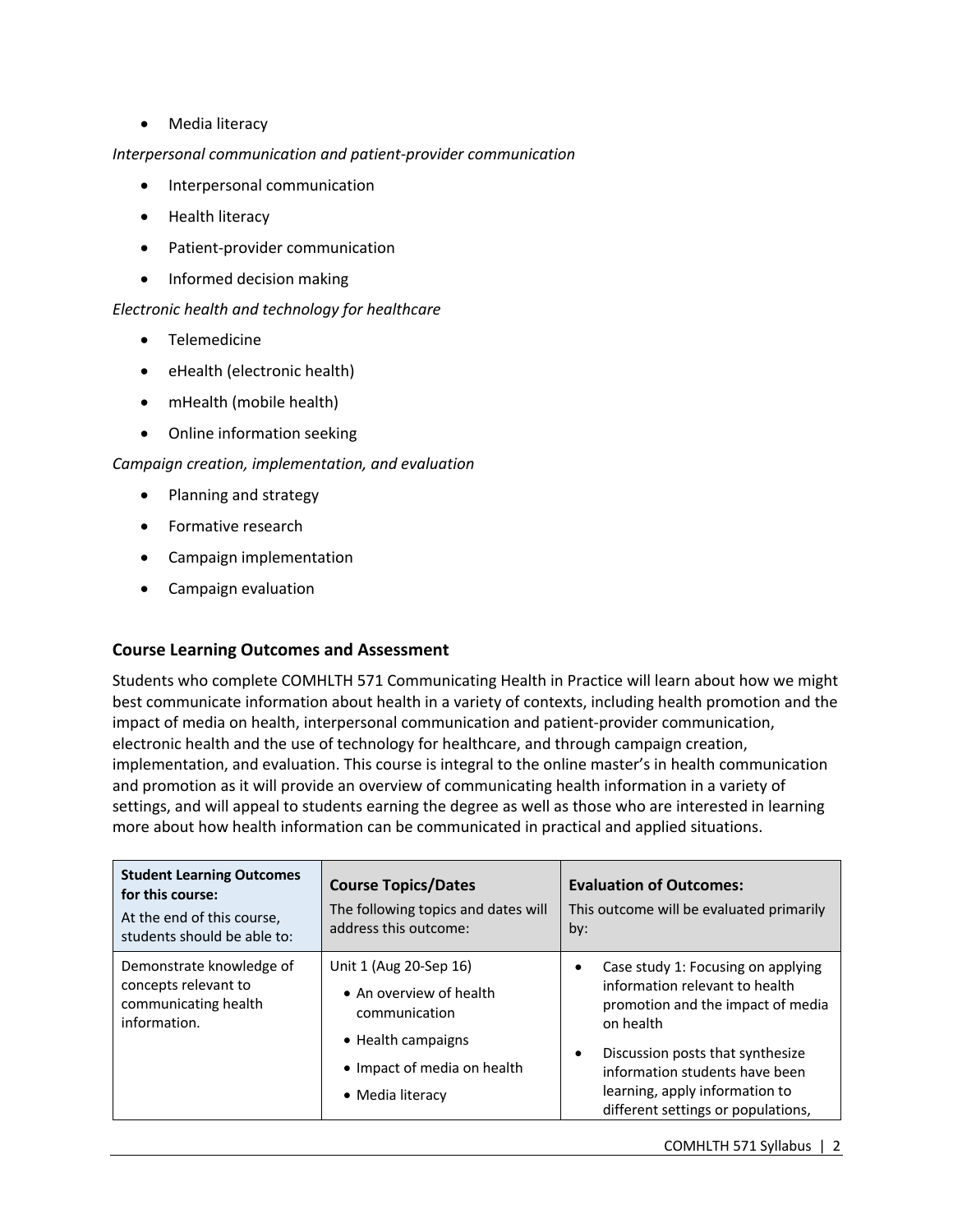|                                                                                                                  |                                                                                                                                                                                                                               | describe relevant examples of<br>course information, and/or engage<br>with various resources and<br>respond.                                                                                                                                                                                                                                                                                                                                                                                                                       |
|------------------------------------------------------------------------------------------------------------------|-------------------------------------------------------------------------------------------------------------------------------------------------------------------------------------------------------------------------------|------------------------------------------------------------------------------------------------------------------------------------------------------------------------------------------------------------------------------------------------------------------------------------------------------------------------------------------------------------------------------------------------------------------------------------------------------------------------------------------------------------------------------------|
| Assess the appropriateness of<br>a variety of communication<br>strategies for a given<br>topic/issue/population. | Unit 2-3 (Sep 17 - Nov 11)<br>• Interpersonal communication<br>• Health literacy<br>• Patient-provider<br>communication<br>• Informed decision making                                                                         | Case study 2: Focusing on applying<br>$\bullet$<br>information relevant to<br>interpersonal communication and<br>patient-provider communication<br>Case study 3: Focusing on applying<br>information relevant to electronic<br>health and technology for<br>healthcare.<br>Discussion posts that synthesize<br>information students have been<br>learning, apply information to<br>different settings or populations,<br>describe relevant examples of<br>course information, and/or engage<br>with various resources and respond. |
| Understand elements of<br>campaign creation important<br>for influencing individual and<br>population health.    | Unit 4 (Nov 12 - Dec 16)<br>• Telemedicine<br>$\bullet$ eHealth<br>$\bullet$ mHealth<br>• Online information seeking<br>• Planning and strategy<br>• Formative research<br>• Campaign implementation<br>• Campaign evaluation | Case study 4: Focusing on applying<br>$\bullet$<br>information relevant to campaign<br>creation, implementation, and<br>evaluation<br>Discussion posts that synthesize<br>$\bullet$<br>information students have been<br>learning, apply information to<br>different settings or populations,<br>describe relevant examples of<br>course information, and/or engage<br>with various resources and respond.                                                                                                                         |

# **Expectations for Student Effort**

For each hour of lecture equivalent, students should expect to have a minimum of six hours of work outside of class. Therefore, students should expect to devote 6-10 hours/week on course readings, lecture reviews, discussion posts and assignments.

# **Weekly Course Outline**

| Course overview and Unit 1: Health promotion and the impact of media on health |              |                                                                           |                                                                                                                              |  |
|--------------------------------------------------------------------------------|--------------|---------------------------------------------------------------------------|------------------------------------------------------------------------------------------------------------------------------|--|
| Week 1                                                                         | Aug 20-26    | Introduction and<br>Lesson 1.1: An<br>overview of health<br>communication | Reading:<br>What is health communication? In Renata Schiavo Health<br>Communication from Theory to Practice, Second Edition. |  |
| Week 2                                                                         | Aug 27-Sep 2 | Lesson 1.2: Health<br>campaigns                                           | Readings:                                                                                                                    |  |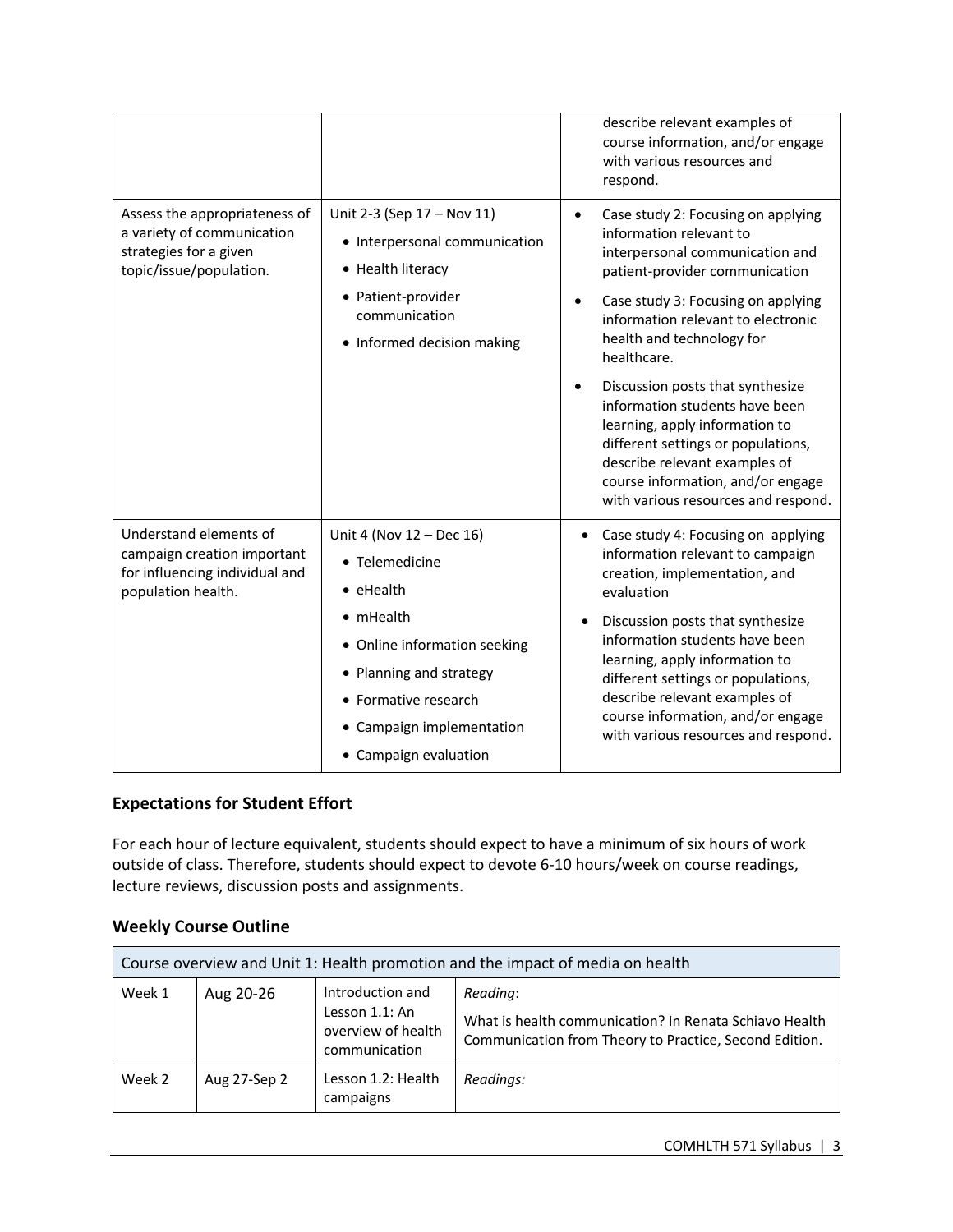|        |            |                                | Wakefield, Loken, & Hornik, (2010). Use of mass media<br>campaigns to change health behavior. The Lancet, 376,<br>1261-1271                                                                                               |
|--------|------------|--------------------------------|---------------------------------------------------------------------------------------------------------------------------------------------------------------------------------------------------------------------------|
|        |            |                                | Robinson et al. (2014). Mass media health communication<br>campaigns combined with health-related product<br>distribution: A community guide systematic review.<br>American Journal of Preventive Medicine, 47, 360-370.  |
|        |            |                                | Boles, M., Adams, A., Gredler, A. & Manhas, S. (2014).<br>Ability of a mass media campaign to influence knowledge,<br>attitudes, and behaviors about sugary drinks and obesity.<br>Preventive Medicine, 67, S40-S45.      |
| Week 3 | Sep 3-9    | Lesson 1.3: Impact             | Readings:                                                                                                                                                                                                                 |
|        |            | of media on health             | Walsh-Childers, K. (2016). The media environment, U.S.<br>health, and the media-health effects matrix. In Mass<br>Media and Health. New York: Routledge.                                                                  |
|        |            |                                | Visit http://www.rand.org/topics/media-influences-on-<br>health.html and read two of the articles that interest you                                                                                                       |
| Week 4 | Sep 10--16 | Lesson 1.4: Media<br>literacy  | Video: Creating critical thinkers through media literacy:<br>Andrea Quijada                                                                                                                                               |
|        |            |                                | https://www.youtube.com/watch?v=aHAApvHZ6XE                                                                                                                                                                               |
|        |            |                                | Readings:                                                                                                                                                                                                                 |
|        |            |                                | Austin, E.W., Pinkleton, B.E., Chen, Y.C., & Austin, B.W.<br>(2015). Processing of sexual media messages improves<br>due to media literacy effects on perceived message<br>desirability. Mass Communication & Society, 4. |
|        |            |                                | McLean, S.A., Paxon, S.J., & Wertheim, E.H. (2016). The<br>role of media literacy in body dissatisfaction and<br>disordered eating: A systematic review. Body Image, 19,<br>$9 - 23.$                                     |
|        |            |                                | Unit 2: Interpersonal communication and patient provider communication                                                                                                                                                    |
| Week 5 | Sep 17-23  | Lesson 2.1:                    | Readings:                                                                                                                                                                                                                 |
|        |            | Interpersonal<br>communication | Knapp, M.L., Daly, J.A., Albada, K.F., & Miller, G.R. (2002).<br>Background and current trends in the study of<br>interpersonal communication. In the Handbook of<br>Interpersonal Communication.                         |
|        |            |                                | Ackerson, L.K. & Viswanath, K. (2009). The social context<br>of interpersonal communication and health. Journal of<br>Health Communication, 14, 5-17.                                                                     |
| Week 6 | Sep 24-30  | Lesson 2.2: Health<br>literacy | Video: Are you confused about health information?<br>You're not alone. Lisa Fitzpatrick.<br>https://www.youtube.com/watch?v=-x6DLqtaK2g<br>Readings:                                                                      |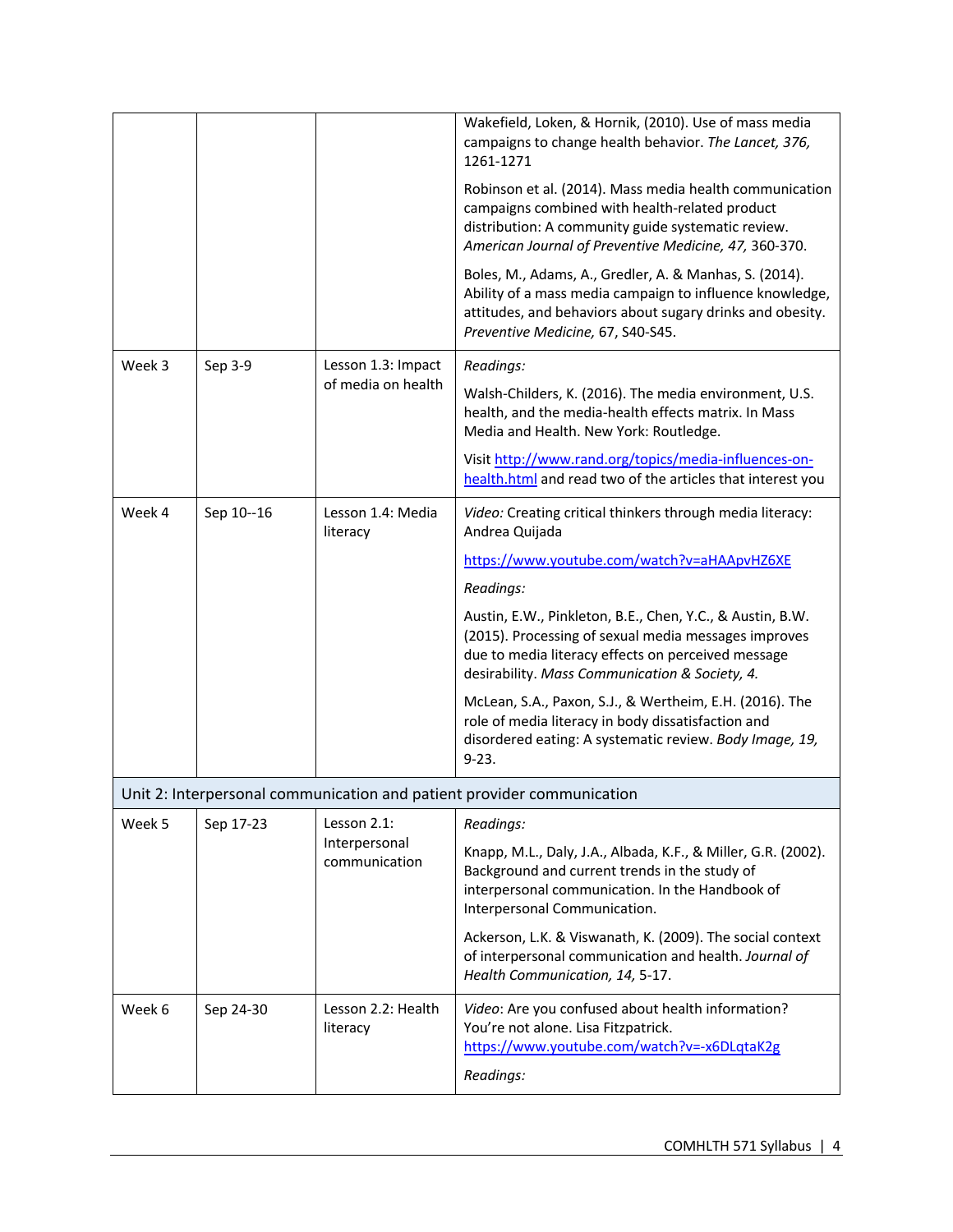|        |           |                                                         | Couture, E.M., Chouinard, M.C., Fortin, M. & Hudon, C.<br>(2017). The relationship between health literacy and<br>quality of life among frequent users of health care<br>service: A cross-sectional study. Health and Quality of Life<br>Outcomes, 15, 137. DOI: 10.1186/s12955-017-0716-7<br>Nutbeam, D. (2000). Health literacy as a public health<br>goal: A challenge for contemporary health education and<br>communication strategies into the 21 <sup>st</sup> Century. Health<br>Promotion International, 15, 259-267. |
|--------|-----------|---------------------------------------------------------|--------------------------------------------------------------------------------------------------------------------------------------------------------------------------------------------------------------------------------------------------------------------------------------------------------------------------------------------------------------------------------------------------------------------------------------------------------------------------------------------------------------------------------|
| Week 7 | Oct 1-7   | Lesson 2.3:                                             | Readings:                                                                                                                                                                                                                                                                                                                                                                                                                                                                                                                      |
|        |           | Patient-provider<br>communication                       | Professional medical communications. In Renata Schiavo<br>Health Communication from Theory to Practice, Second<br>Edition.                                                                                                                                                                                                                                                                                                                                                                                                     |
|        |           |                                                         | Kruse, C.S., Argueta, D.A., Lopez, L. & Nair, A. (2015).<br>Patient and provider attitudes toward the use of patient<br>portals for the management of chronic disease: A<br>systematic review. Journal of Medical Internet Research,<br>17, e40.                                                                                                                                                                                                                                                                               |
|        |           |                                                         | Janz, N.K. et al. (2017). The impact of doctor-patient<br>communication on patients' perceptions of their risk of<br>breast cancer recurrence. Breast Cancer Research and<br>Treatment, 161, 525-535.                                                                                                                                                                                                                                                                                                                          |
| Week 8 | Oct 8-14  | Lesson 2.4:                                             | Readings:                                                                                                                                                                                                                                                                                                                                                                                                                                                                                                                      |
|        |           | Informed decision<br>making                             | Holmes-Rovner, Montgomery, Rovner et al. (2015).<br>Assessment of the quality of physician communication<br>about prostate cancer diagnosis and treatment. Medical<br>Decision Making, 35, 999-1009.                                                                                                                                                                                                                                                                                                                           |
|        |           |                                                         | Lehmann, B.A., Melker, H.E., Timmermans, D.R.M.,<br>Mollema, L. (in press) Informed decision making in the<br>context of childhood immunizations. Patient Education &<br>Counseling, OnlineFirst.                                                                                                                                                                                                                                                                                                                              |
|        |           |                                                         | Brabers, A.E., Rademakers, J.D., Groenewegan, PP., Dijk,<br>L. de Jong, J.D. (2017). What role does health literacy play<br>in patients' involvement in medical decision making?<br>PLOS One, https://doi.org/10.1371/journal.pone.0173316                                                                                                                                                                                                                                                                                     |
|        |           | Unit 3: Electronic health and technology for healthcare |                                                                                                                                                                                                                                                                                                                                                                                                                                                                                                                                |
| Week 9 | Oct 15-21 | Lesson 3.1:                                             | Readings:                                                                                                                                                                                                                                                                                                                                                                                                                                                                                                                      |
|        |           | Telemedicine                                            | Kahn, J. M. (2015). Virtual visits: Confronting the<br>challenges of telemedicine. The New England Journal of<br>Medicine. http://panah.vn/Images/files/PDF/Virtual-<br>Visits-Confronting-the-Challenges-of-Telemedicine.pdf                                                                                                                                                                                                                                                                                                  |
|        |           |                                                         | Kvedar, J., Coye, M.J., and Everett, W. (2014). Connected<br>health: A review of technologies and strategies to<br>improve patient care with telemedicine. Health Affairs,<br>33, 194-199.                                                                                                                                                                                                                                                                                                                                     |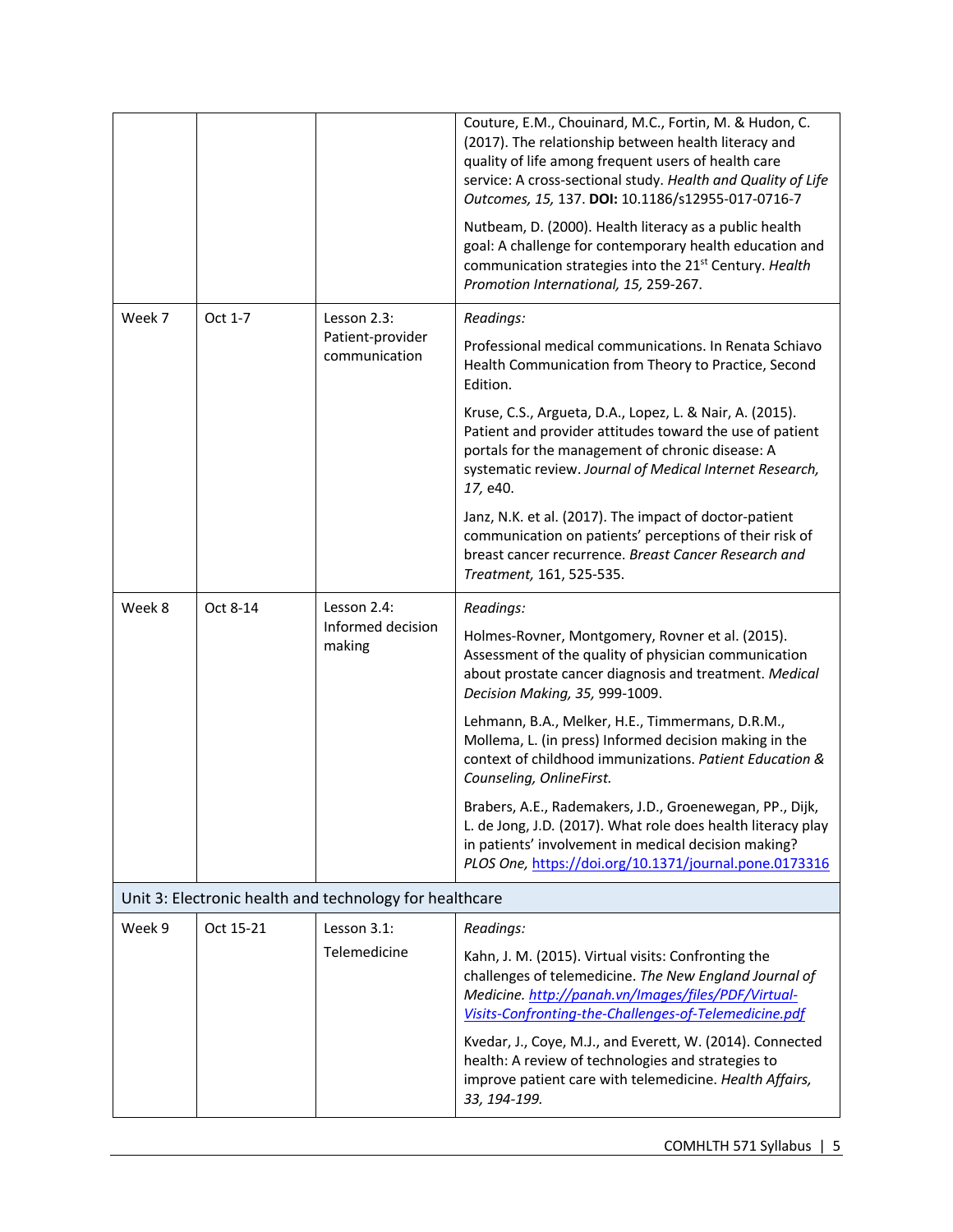|                                                           |              |                               | Ming et al. (2016). Telemedicine technologies for diabetes<br>in pregnancy: A systematic review and meta-analysis.<br>Journal of Medical Internet Research, 18(11).                                                                                       |
|-----------------------------------------------------------|--------------|-------------------------------|-----------------------------------------------------------------------------------------------------------------------------------------------------------------------------------------------------------------------------------------------------------|
| Week 10                                                   | Oct 22-28    | Lesson 3.2:                   | Readings:                                                                                                                                                                                                                                                 |
|                                                           |              | eHealth                       | Noar, S.M. & Harrington, N. (2012). eHealth applications:<br>An introduction and overview. In eHealth applications:<br>Promising strategies for behavior change. New York:<br>Routledge.                                                                  |
|                                                           |              |                               | Rabin, B.A. & Glasgow, R.E. (2012). Dissemination and<br>implantation of eHealth interventions. In eHealth<br>applications: Promising strategies for behavior change.<br>New York: Routledge.                                                             |
|                                                           |              |                               | Kontos, E., Blake, K.D., Chou, W.Y.S., Prestin, A. (2014).<br>Predictors of eHealth usage: Insights on the digital divide<br>from the Health Information National Trends Survey<br>2012. Journal of Medical Internet Research, 16, e172.                  |
| Week 11                                                   | Oct 29-Nov 4 | Lesson 3.3:                   | Readings:                                                                                                                                                                                                                                                 |
|                                                           |              | mHealth                       | Abroms, L.C., Padmanabhan, N., and Evans, W.D. (2012).<br>Mobile phones for health communication to promote<br>behavior change. In eHealth applications: Promising<br>strategies for behavior change. New York: Routledge.                                |
|                                                           |              |                               | Kumar, S. et al. (2013). Mobile health technology<br>evaluation: The mHealth evidence workshop. American<br>Journal of Preventive Medicine, 45, 228-236.                                                                                                  |
|                                                           |              |                               | Hamine, S., Gerth-Guyette, E., Faulx, D., Green, B.B., &<br>Ginsburg, A.S. (2015). Impact of mHealth chronic disease<br>management on treatment adherence and patient<br>outcomes: A systematic review. Journal of Medical<br>Internet Research, 17, e52. |
| Week 12                                                   | Nov 5-11     | Lesson 3.4                    | Readings:                                                                                                                                                                                                                                                 |
|                                                           |              | Online information<br>seeking | Fox, S. & Duggan, M. (2013). Health Online 2013. Pew<br>Research Center. Available at<br>http://www.pewinternet.org/2013/01/15/health-online-<br>2013/                                                                                                    |
|                                                           |              |                               | Myrick, J.G. & Willoughby, J.F. (2017). Educated but<br>anxious: How emotional states and education levels<br>combine to influence online health information seeking.<br>Health Informatics Journal, OnlineFirst.                                         |
| Unit 4: Campaign creation, implementation, and evaluation |              |                               |                                                                                                                                                                                                                                                           |
| Week 13                                                   | Nov 12-18    | Lesson 4.1:                   | Readings:                                                                                                                                                                                                                                                 |
|                                                           |              | Planning and<br>strategy      | Stage 1 at https://www.cancer.gov/publications/health-<br>communication/pink-book.pdf                                                                                                                                                                     |
| Fall Break Nov 19-25                                      |              |                               |                                                                                                                                                                                                                                                           |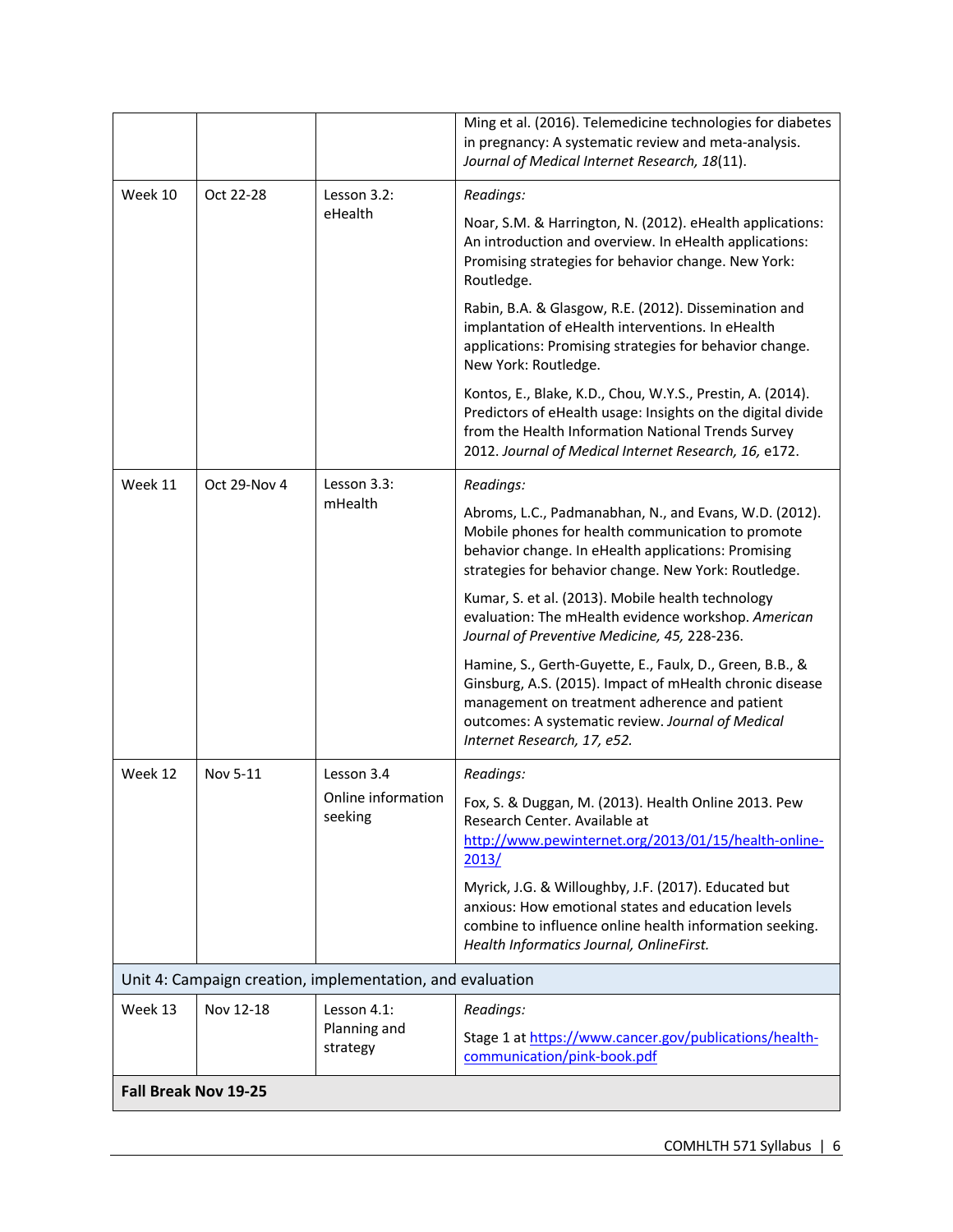| Week 14               | Nov 26-Dec 2 | Lesson $4.2$ :<br>Formative research<br>Lesson $4.3$ :<br>Campaign<br>implementation | Readings:<br>Stage 2 at https://www.cancer.gov/publications/health-<br>communication/pink-book.pdf<br>Stage 3 at https://www.cancer.gov/publications/health-<br>communication/pink-book.pdf |
|-----------------------|--------------|--------------------------------------------------------------------------------------|---------------------------------------------------------------------------------------------------------------------------------------------------------------------------------------------|
| Dead<br>Week          | Dec 3-9      | Lesson 4.4:<br>Campaign<br>evaluation                                                | Readings:<br>Stage 4 at https://www.cancer.gov/publications/health-<br>communication/pink-book.pdf                                                                                          |
| <b>Finals</b><br>Week | Dec 10-16    | Course wrap-ups                                                                      | n/a                                                                                                                                                                                         |

### **Important Dates & Deadlines**

Reference WSU Academic Calendar for a comprehensive list of dates.

| Mon, Aug 20  | First day of instruction               |
|--------------|----------------------------------------|
| Mon, Sep 3   | Labor Day - all university holiday     |
| Mon, Nov 12  | Veteran's Day - all university holiday |
| Tues, Dec 18 | Final grade submissions dues           |

# **Course Assignments**

All due date times are by **9:00 PM Pacific Standard Time** on the date listed.

| <b>Assignment Title</b>  | <b>Points</b> | Due Date |
|--------------------------|---------------|----------|
| Discussion Board Post 1  | 20            | Aug 29   |
| Discussion Board Post 2  | 20            | Sep 5    |
| Discussion Board Post 3  | 20            | Sep 12   |
| Discussion Board Post 4  | 20            | Sep 19   |
| Discussion Board Post 5  | 20            | Sep 26   |
| Discussion Board Post 6  | 20            | Oct 3    |
| Discussion Board Post 7  | 20            | Oct 10   |
| Discussion Board Post 8  | 20            | Oct 17   |
| Discussion Board Post 9  | 20            | Oct 24   |
| Discussion Board Post 10 | 20            | Oct 31   |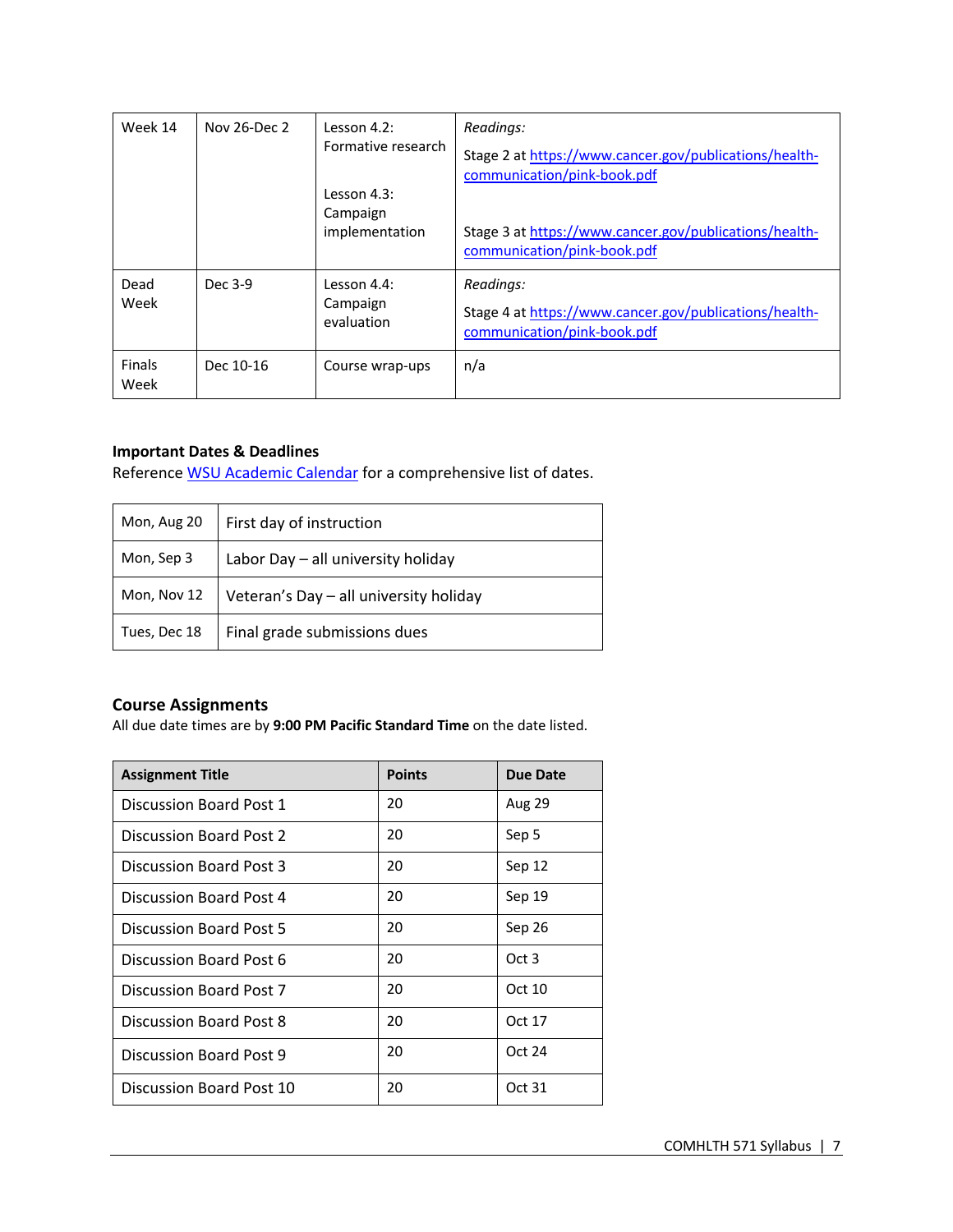| Discussion Board Post 11   | 20       | Nov <sub>7</sub> |
|----------------------------|----------|------------------|
| Discussion Board Post 12   | 20       | Nov 14           |
| Case Study 1               | 150      | Sep 14           |
| Case Study 2               | 150      | Oct 12           |
| Case Study 3               | 150      | Nov 9            |
| Case Study 4               | 150      | Dec 7            |
| <b>Class Participation</b> | 160      | Weekly           |
| Total points               | 1000 pts |                  |

# **Discussion board posts** (20 points each; 12 posts)

For weeks that we do not have a case study assignment, students will be expected to respond to a discussion board prompt on the Blackboard discussion board. Prompts may ask you to synthesize information you have been learning, apply information to different settings or populations, describe relevant examples of course information, and/or engage with various resources and respond. While the content of these posts is of critical importance, as this is a master's level class, you will also be graded on the presentation of the information. Posts should be coherent and well thought out, as well as edited for grammar and spelling prior to posting. This allows for others to read the comments and engage in discussion in a productive and beneficial manner. Citations should be used as appropriate to back up points made in the discussion board posts. Citations should be included at the end of the post using APA format. If you are not familiar with APA format, there are resources available online (e.g.,

https://owl.english.purdue.edu/owl/resource/560/01/). Your posts will be due by Wednesday of each week at 9 p.m. This will provide time for others in the course to read and respond to your posts during the week.

### **Case study 1** (150 points)

This case study will be completed during week four of the course and will focus on applying information relevant to health promotion and the impact of media on health. Case studies are due Friday of the week they are assigned by 9 p.m.

### **Case study 2** (150 points)

This case study will be completed during week eight of the course and will focus on applying information relevant to interpersonal communication and patient-provider communication. Case studies are due Friday of the week they are assigned by 9 p.m.

### **Case study 3** (150 points)

This case study will be completed during week twelve of the course and will focus on applying information relevant to electronic health and technology for healthcare. Case studies are due Friday of the week they are assigned by 9 p.m.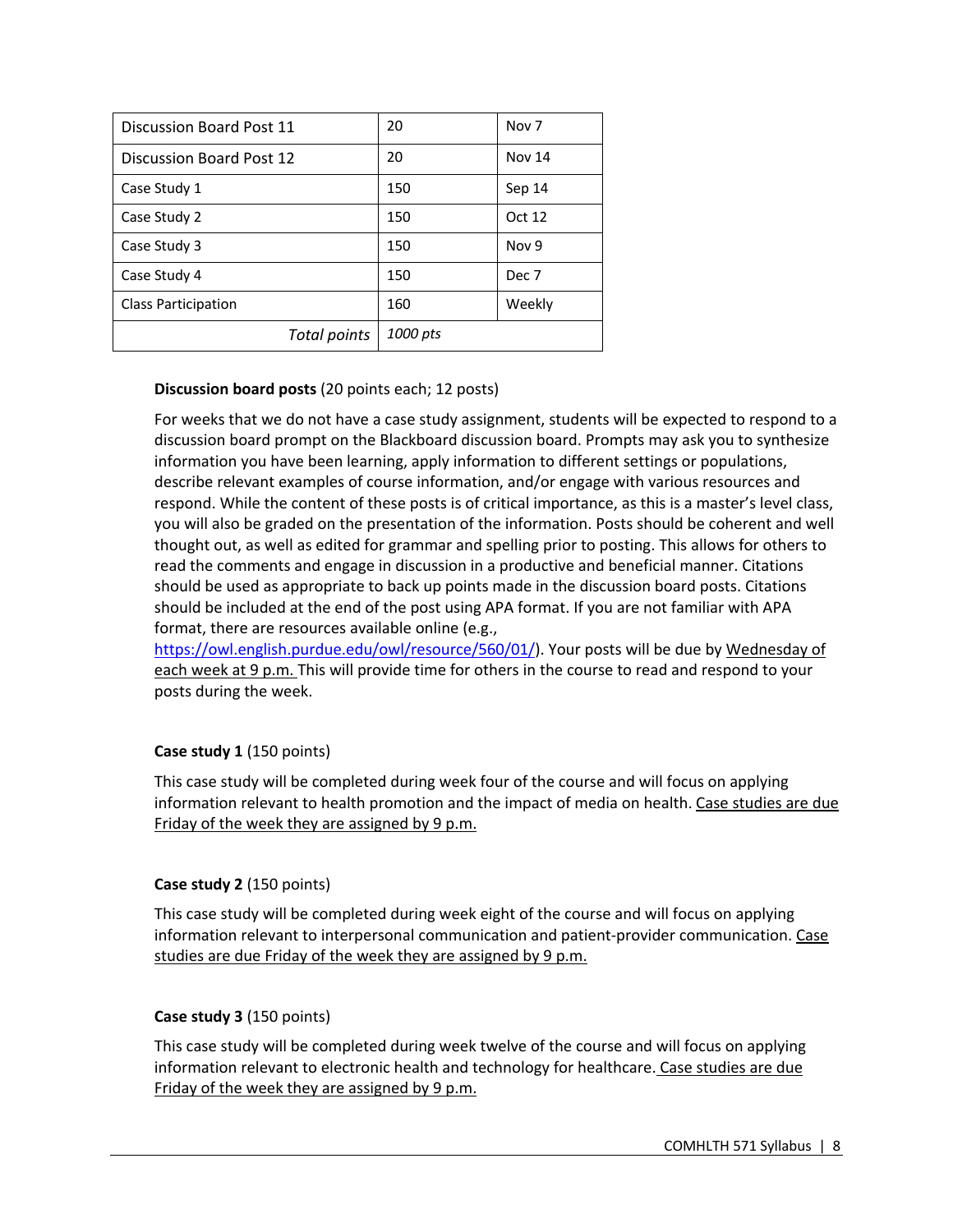### **Case study 4** (150 points)

This case study will be completed during week 15 (Dead Week) of the course and will focus on applying information relevant to campaign creation, implementation, and evaluation. Case studies are due Friday of the week they are assigned by 9 p.m.

# **Class Participation** (160 points)

The instructor will assign each student up to 160 points for active participation in class. Participation will be earned by engaging on the discussion boards and with materials. Students are expected to engage with the material and peers in the course weekly, reading and responding to other students' discussion posts. Students will receive a grade for 10 of the 12 weeks in which posts are due for participation. This means that you can miss posting for two weeks and still receive full class participation. For discussion weeks, students are expected to read each other's posts and comment on at least two posts made by classmates. Responses should be thought out and showcase that you have thought of examples, tied information back to relevant course material, or other information as appropriate. As with the discussion board posts, responses should be edited for grammar and spelling prior to posting so that information is able to be assessed and interpreted by participants. If citations are used, please use APA format to document.

# **Grading**

Students will have a clear set of evaluation criteria for each specific assignment. Each rubric will involve content criteria (your product adhering to conventions discussed in class), organization criteria (your product organized in a way that reaches the intended audience), and grammar criteria (your product being free of grammatical errors).

| Content                                  | <b>Points</b> |
|------------------------------------------|---------------|
| Discussion board posts X 12 (20<br>each) | 240 points    |
| Case study 1                             | 150 points    |
| Case study 2                             | 150 points    |
| Case study 3                             | 150 points    |
| Case study 4                             | 150 points    |
| Class participation                      | 160 points    |
|                                          |               |
| Total                                    | 1000 points   |

| <b>Grade</b> | <b>Points</b> | Grade | <b>Points</b> |
|--------------|---------------|-------|---------------|
|              | 93-100%       |       | 73-76%        |
|              | 90-92%        |       | 70-72%        |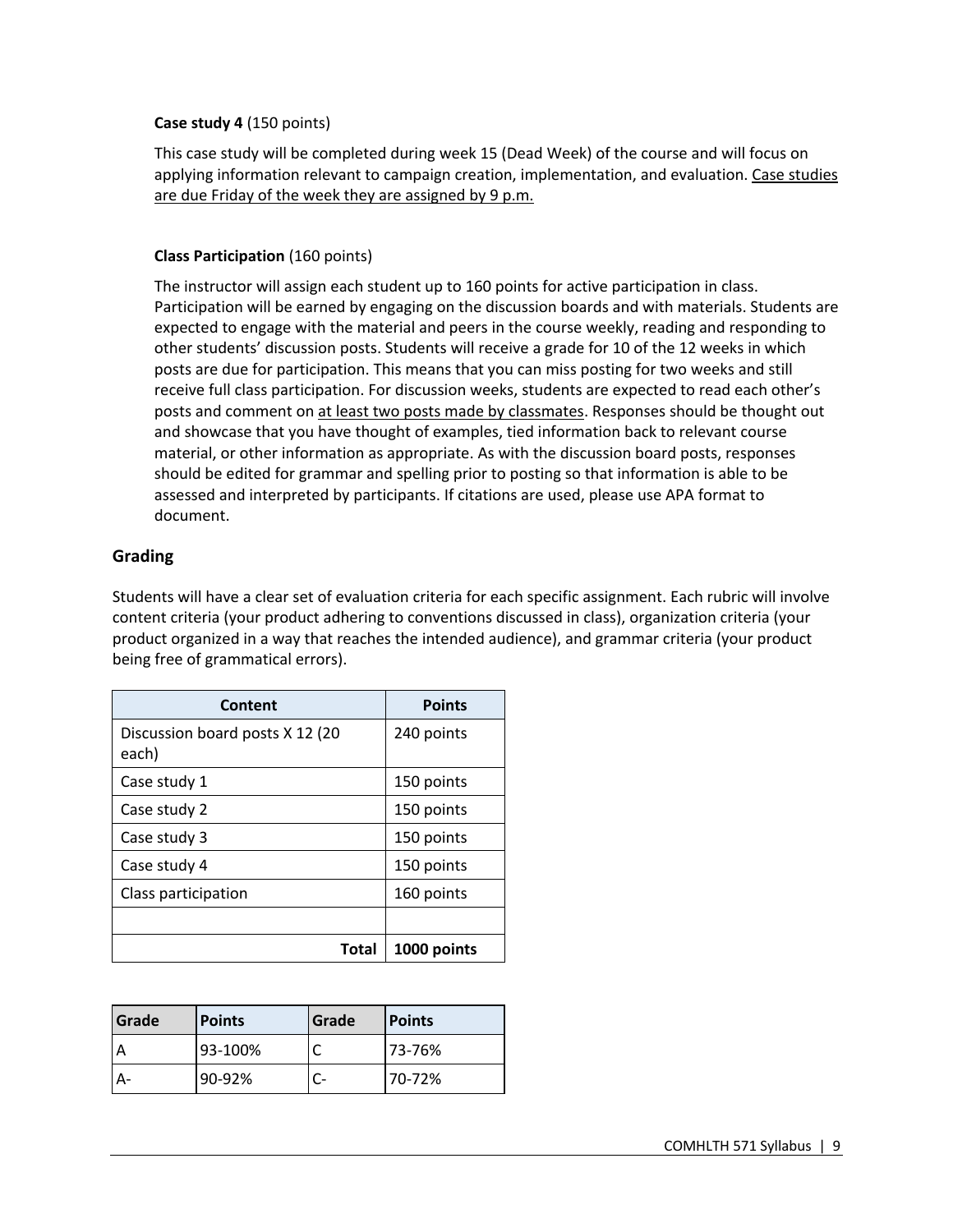| B+ | 87-89% | D+ | 67-69%    |
|----|--------|----|-----------|
| B  | 83-86% |    | 60-66%    |
|    | 80-82% |    | $0 - 59%$ |
| C+ | 77-79% |    |           |

If a grade falls into a non-specified range (e.g. 89.5% or 89.2%), the grade will be rounded to the closest whole number. Therefore, if a grade was 89.5%, the student would receive an A-; if the grade as 89.2% the student would receive a B+.

# **Critical Policies & Procedures**

### **Academic Integrity Statement**

Washington State University, a community dedicated to the advancement of knowledge, expects all students to behave in a manner consistent with its high standards of scholarship and conduct. Students are expected to uphold these standards both on and off campus and acknowledge the university's authority to take disciplinary action. Cheating is defined in the Standards for Student Conduct WAC 504- 26-010(3). It is strongly recommended that you read and understand these definitions: http://apps.leg.wa.gov/wac/default.aspx?cite=504-26-010.

University instructors have the authority to intervene in all situations where students are suspected of academic dishonesty. In such instances, responsible instructors retain the authority to assign grades to students considering, from an academic standpoint, the nature of the student action. Violation of academic integrity on any assignment will involve (i) an academic penalty ranging from a minimum of both a zero on that assignment and the reduction of a full letter grade on your final grade to failure of the entire course, (ii) filing of case with the Office of Student Conduct, and per university regulations, (iii) inability to withdraw from the course.

Cheating includes, but is not limited to, plagiarism and unauthorized collaboration as defined in the Standards of Conduct for Students, WAC 504-26-010(3). You need to read and understand all of the definitions of cheating: http://app.leg.wa.gov/WAC/default.aspx?cite=504-26-010. If you have any questions about what is and is not allowed in this course, you should ask course instructors before proceeding.

If you wish to appeal a faculty member's decision relating to academic integrity, please use the form available at conduct.wsu.edu.

### **Final Exam**

There is no final exam in COMHLTH 571.

### **Instructor Interaction**

As you are expected to participate in this course daily, I also will be active in the course space on a daily basis. I expect to respond to emails Monday through Thursday from 9:30 to 10:30 AM. You can expect responses to emails or other questions received outside of these times during my next "office hour."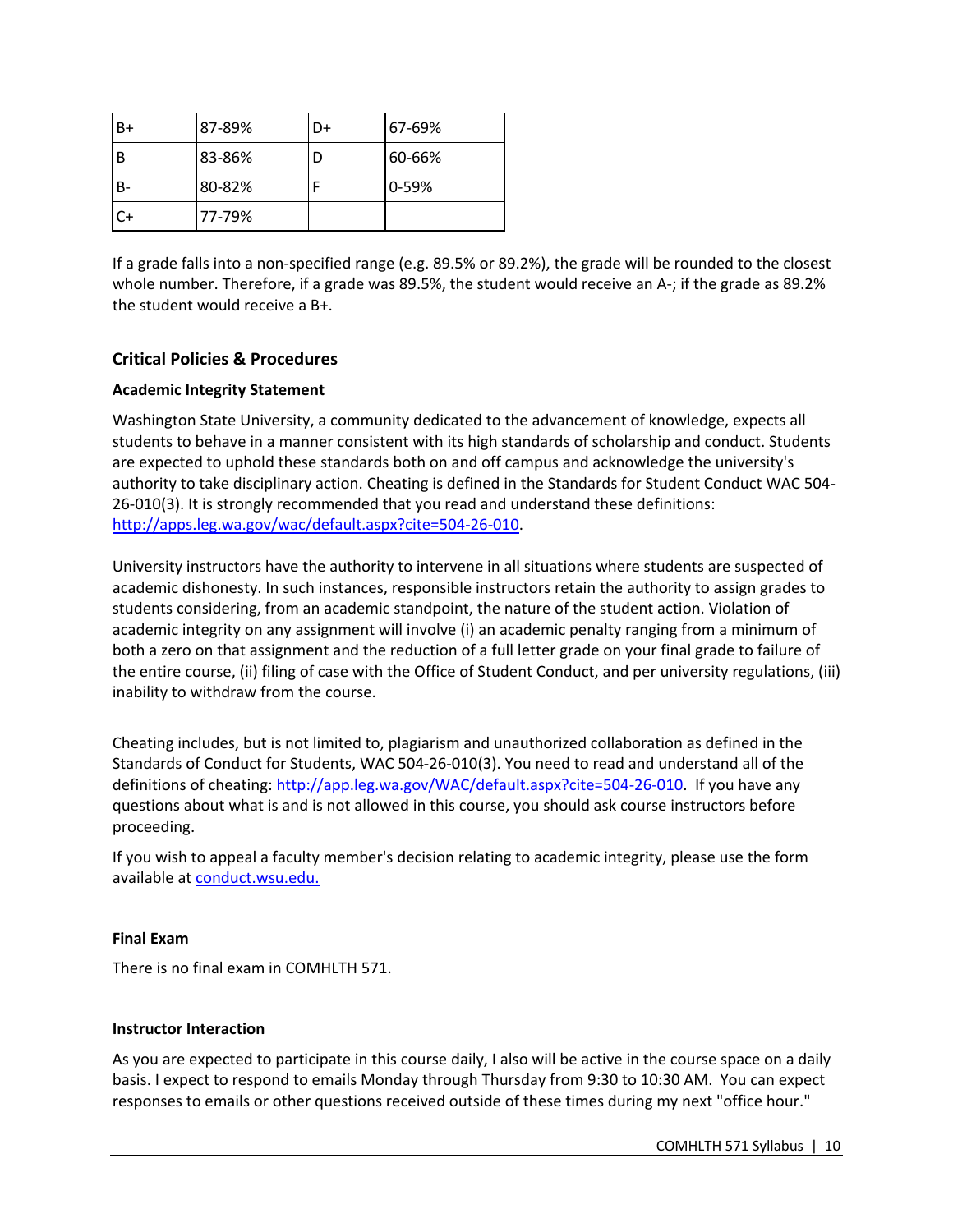#### **Instructional Methods**

Work completed in COMHLTH 571 is independent and non-collaborative. Students are expected to work independently on each task and assignment. The course is a combination of lecture review, readings, discussion forum contribution and graded assignments. Evaluation of your work will be completed by your instructor using established rubrics for each assignment.

#### **Late Work Policy**

Late work is **not accepted** in this class.Some consideration, however, might be given (at the discretion of the instructor) if there are extenuating circumstances such as prolonged hospitalization, family death, or extended individual sickness previously discussed. This course requires students to maintain strong organizational skills. It is the student's responsibility to complete all assignments by the due date.

#### **Online Collaboration**

The essence of education is exposure to diverse viewpoints. In your threaded discussion posts, you'll meet students with vastly different opinions and backgrounds. When you don't agree with their views, pause a moment. Weigh their words. You're encouraged to disagree with the substance of others' ideas and opinions but do so with an active sense of respect for one another, and without losing focus on the topic at hand. Personal attacks, inflammatory statements, flaming, trolling, and disruption of the discussion do not have a place in academic discourse.

Your instructors will promote high-quality academic discussions by removing any posts they view as disruptive of the educational process and alerting students whose posts have been removed that they have violated course expectations. Students who continue to misuse the discussion boards after a warning may be subject to removal of access rights, course failure, and referral to the Office of Student Conduct.

Postings must comply with University policy on use of computing resources, including those regarding harassment and discrimination, as well as conform to the Standards of Conduct for Students. Students are encouraged to review the Standards, particularly WAC 504-26-218, 504-26-220, and 504-26-222. Visit the University Website specific to your campus of enrollment for more information.

In certain courses, assessment of discussion posts is part of the final grade. Criteria for evaluating your discussion participation will be explained elsewhere in the course space, if applicable.

#### **Reasonable Accommodations**

Reasonable accommodations are available for students with a documented disability. If you have a disability and need accommodations to fully participate in this class, please either visit or call the Access Center (Washington Building 217; 509-335-3417) to schedule an appointment with an Access Advisor. All accommodations MUST be approved through the Access Center.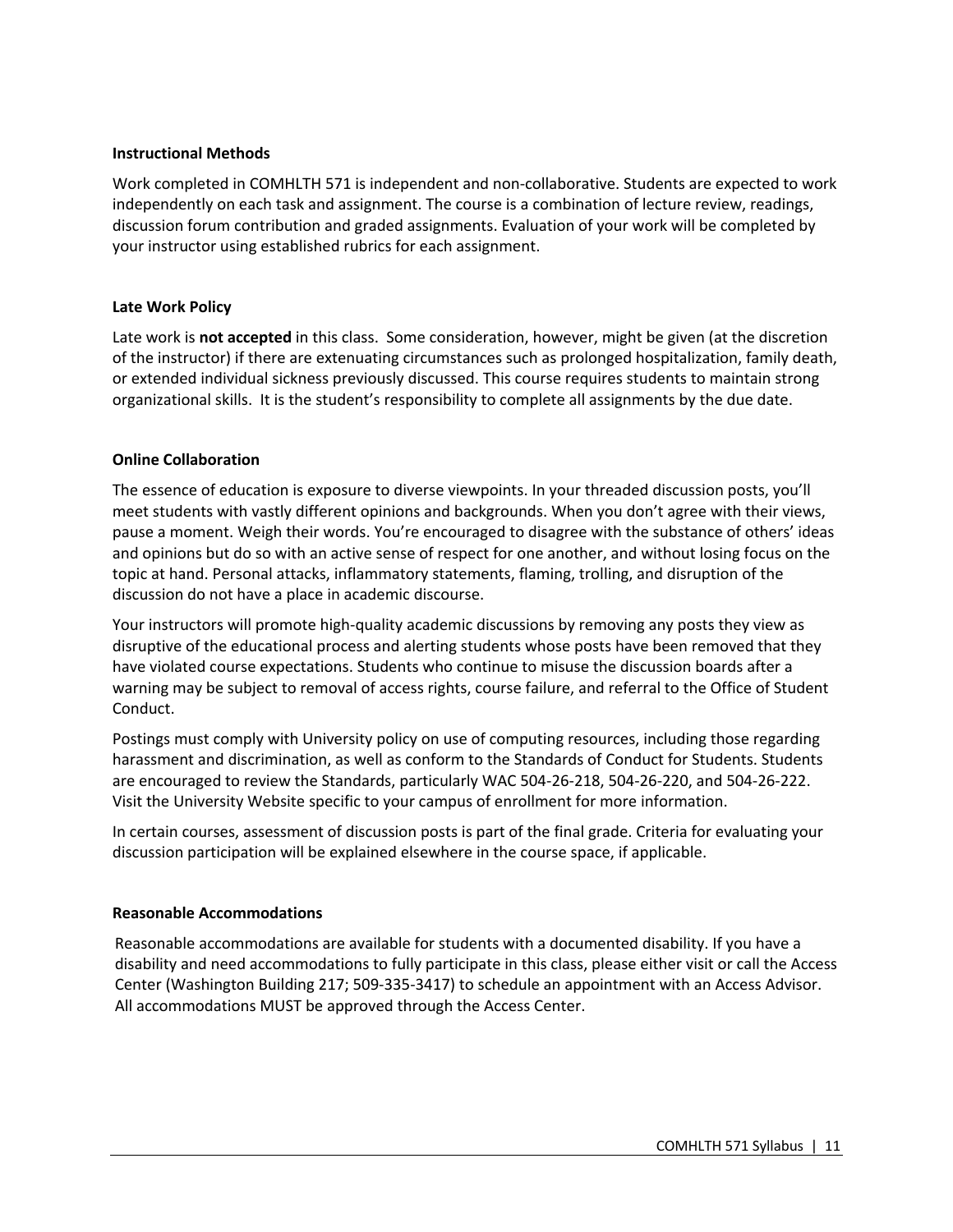# **Additional WSU Policies & Procedures**

### **Academic Calendar**

Please review the current Academic Calendar to become familiar with critical deadlines on your campus. Visit the WSU Academic Calendar page: http://www.registrar.wsu.edu/Registrar/Apps/AcadCal.ASPX. and select your home campus from the drop-down menu.

### **Academic Complaint Procedures** (Academic Rule 104)

Instructional faculty, chairs, deans, and students should be thoroughly familiar with academic complaint procedures.

A student having complaints about instruction or grading should attempt to resolve those issues directly with the instructor. If that fails, the student should send an email to the instructor using his or her official WSU email account no later than 20 business days following the end of the semester. This email should briefly outline the complaint and be copied to the chairperson of the academic department.

If the complaint is not resolved with the instructor within 20 business days of sending the email, then the student may work directly with the chairperson of the academic department in which the course is offered. The chair's decision shall be rendered within 20 additional business days.

After the chair's decision, the student or the instructor may appeal to the academic college Dean's Office. Complaints must be presented in writing to the college dean within 20 business days of the chair's decision. The written statement should describe the complaint, indicate how it affects the individual or unit, and include the remedy sought from the college dean. The decision of the college dean is the final step and shall be made within 20 business days.

At the campuses other than Pullman, the procedure is identical except that the program leader shall substitute for the department chair, and the campus chancellor or his or her designee shall substitute for the college dean if the department chair and/or the college dean is not located on that campus.

The University Ombudsman is available at any stage for advice or assistance in resolving academic complaints.

Note: Though chairs and deans (and academic area coordinators and campus chancellors) may resolve complaints about instruction and grading, they may not change a final grade without the consent of the instructor, except as provided by Rule 105.

### **Academic Freedom**

WSU supports the faculty's academic freedom, right to freedom of expression, and responsibility to fulfill course objectives that are approved by the Faculty Senate. This is fundamental to who we are as an institution. Along with these rights comes the responsibility to protect the freedom of expression of all members of our community, including students.

"As teachers, professors encourage the free pursuit of learning in their students. They hold before them the best scholarly standards of their disciplines. They demonstrate respect for the student as an individual and adhere to their proper role as intellectual guides and counselors…They protect students' academic freedom." (Source: Faculty Responsibilities section of the WSU Faculty Manual)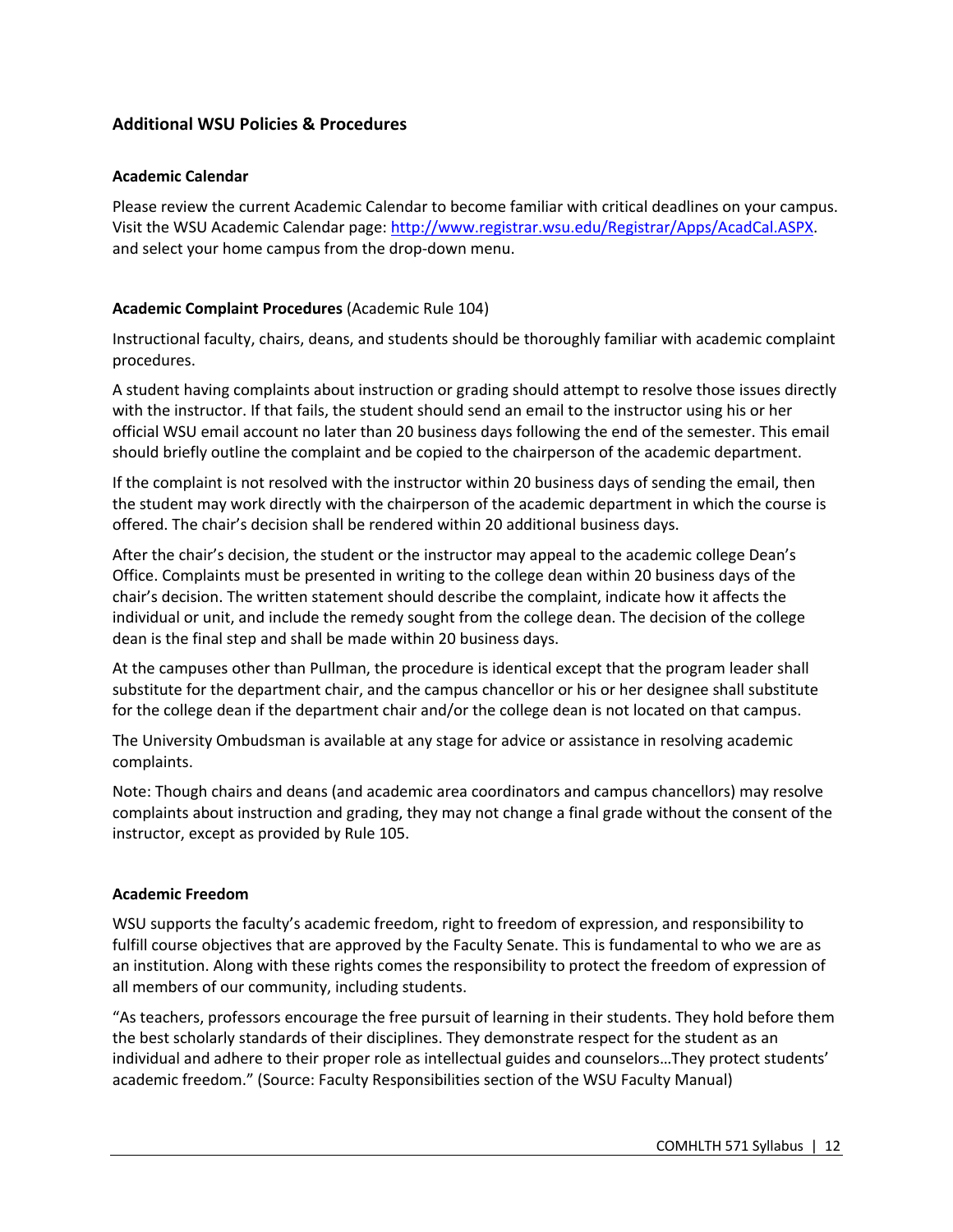"Freedom of expression is recognized as one of the essential elements of academic freedom. On a healthy campus, there is respect for the dignity and worth of all members of the campus community and a concern for the rights of others. …It is the policy of Washington State University to support and promote the rights of all individuals to express their view and opinions for or against actions or ideas in which they have an interest… The above rights exist in equal measure for each member of the University community." (Source: Section IIB of the Faculty Manual - page 14)

At WSU, the faculty has a strong interest in promoting respectful dialogue in the classroom setting. Speech and conduct that disrupts the educational process and creates a hostile environment, as that term is defined in WSU's non-discrimination policy (Executive Policy 15), is not protected. If concerns arise, faculty will consult the WSU's Office for Equal Opportunity at 509-335-8288 or oeo@wsu.edu. We aim to protect the freedoms and rights of every member of the WSU community and to promote learning about diverse perspectives while ensuring that students experience a safe, constructive learning environment.

### **Academic Regulations**

Students enrolled in online courses are subject to the same University academic regulations as oncampus students. Students may only repeat a course graded C- or below one time at WSU during fall or spring semesters. Additional repeats are allowed from another institution or at WSU during summer terms or by special permission of the academic unit offering the course. Learn more at http://www.catalog.wsu.edu/General/AcademicRegulations/ListBy/73.

### **Appeals:** Student Appeals Process

"The Appeals Board is composed of employees who review a decision made by the University Conduct Board, or a conduct officer, that a student violated the University's Standards of Conduct for Students. When a student disagrees with a decision of the Conduct Board or a conduct officer, he/she may appeal the decision to the University Appeals Board." – WSU Office of Student Conduct University Appeals Board

# **Campus and Classroom Safety Statement**

Classroom and campus safety is of paramount importance at Washington State University and is the shared responsibility of the entire campus population. WSU urges students to follow the "Alert, Assess, Act" protocol for all types of emergencies and the "Run, Hide, Fight" response to an active shooter incident. Remain ALERT (through direct observation or emergency notification), ASSESS your specific situation, and ACT in the most appropriate way to assure your own safety (and the safety of others if you are able).

Please sign up for emergency alerts on your account at MyWSU. For more information on this subject, campus safety, and related topics, please view the FBI's Run, Hide, Fight video and visit the WSU safety portal.

# **Copyright**

This syllabus and all course-related materials, presentations, lectures, *etc.* are the intellectual property of the instructors who designed and contributed to the course (or the intellectual property of their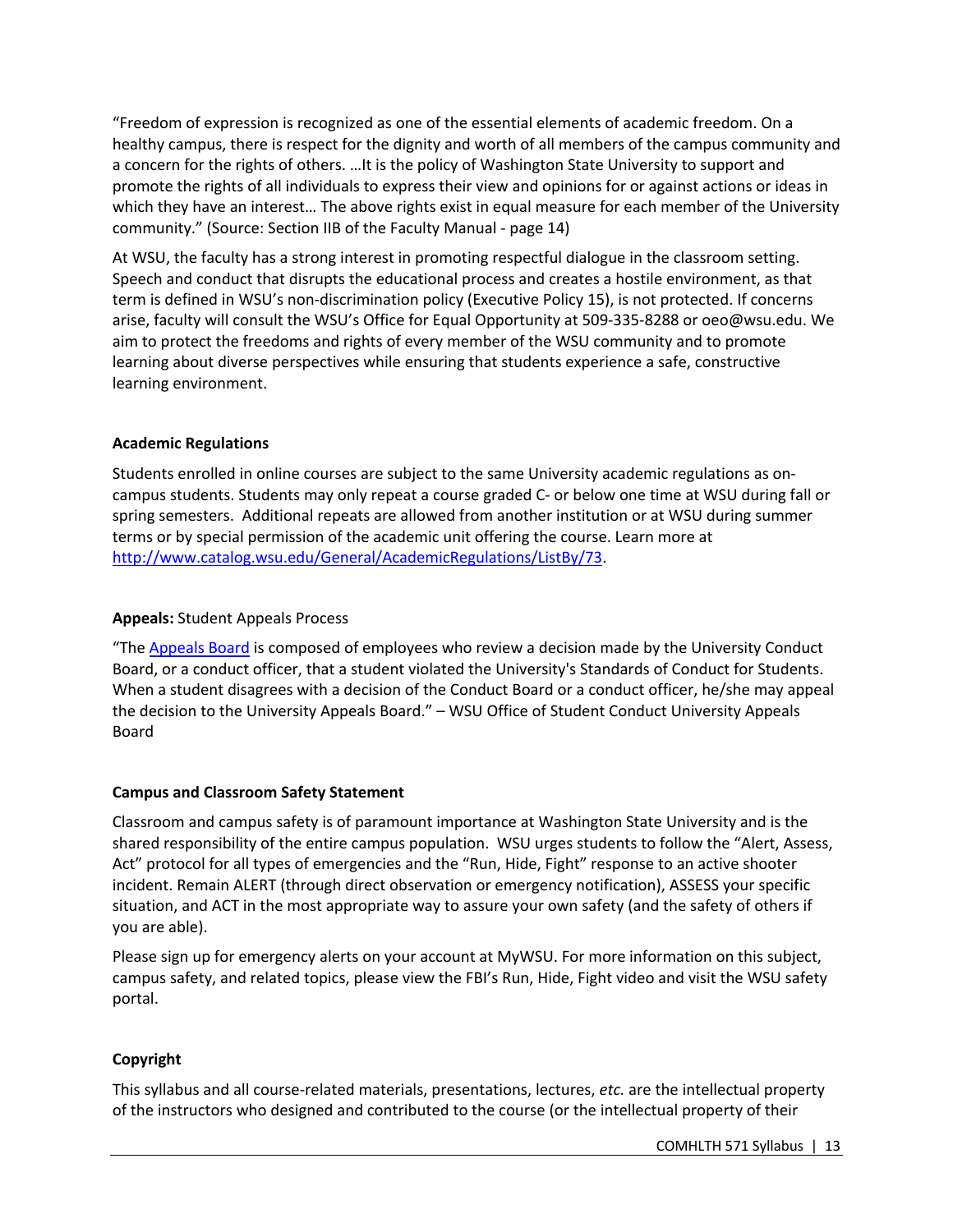references) and may be protected by copyright. Selling class notes through commercial note-taking services, without written advance permission, could be viewed as copyright infringement and/or an academic integrity violation, WAC 504-26-010 (3)(a,b,c,i). Further, the use of University electronic resources (*e.g.,* Blackboard) for commercial purposes, including advertising to other students to buy notes, is a violation of WSU's computer abuses and theft policy (WAC 504-26-218), a violation of WSU's Electronic Communication policy (EP 4), and also violates the terms of use for the Blackboard software program.

Any course-related materials, presentations, lectures, etc. are the instructor's intellectual property and may be protected by copyright. The use of University electronic resources (e.g., Angel) for commercial purposes, including advertising to other students to buy notes, is a violation of WSU's computer abuses and theft policy (WAC 504-26-218).

# **Critical Thinking**

The ability to think and write critically is an essential skill in many walks of life. Critical thinking skills are developed and refined through practice, self-reflection, and the critique and support of peers and instructors. Throughout this course, you will have many opportunities to exercise your analytical thinking, synthesize information, and apply knowledge to real-life situations. The course developer or your instructor may have provided a critical thinking rubric in this course space, if applicable, to assess your own writing and that of other students. Please review it carefully before completing each activity.

# **Discriminatory Conduct Statement and Employee Reporting Requirements**

Discrimination, including discriminatory harassment, sexual harassment, and sexual misconduct (including stalking, intimate partner violence, and sexual violence) is prohibited at WSU (See WSU Policy Prohibiting Discrimination, Sexual Harassment, and Sexual Misconduct (Executive Policy 15) and WSU Standards of Conduct for Students).

If you feel you have experienced or have witnessed discriminatory conduct, you can contact the WSU Office for Equal Opportunity (OEO) and/or the WSU Title IX Coordinator at 509-335-8288 to discuss resources, including confidential resources, and reporting options. (Visit oeo.wsu.edu for more information).

Most WSU employees, including faculty, who have information regarding sexual harassment or sexual misconduct are required to report the information to OEO or a designated Title IX Coordinator or Liaison. (Visit oeo.wsu.edu/reporting-requirements for more info).

# **Email Policy**

All official WSU email communication **must be sent to students' WSU email address.** Absolutely NO communication will be sent to external addresses (e.g., Yahoo, Gmail, and so forth). We will use either the email within Blackboard or "email.wsu.edu" system.

# **e-Tutoring**

As a WSU student, you have FREE unlimited access to eTutoring.org, a tutoring platform that enables students and tutors to collaborate in an online environment. This is not a course requirement, but simply an available resource that you may utilize as needed. With three ways to access a tutor, you can choose the one that best fits your needs.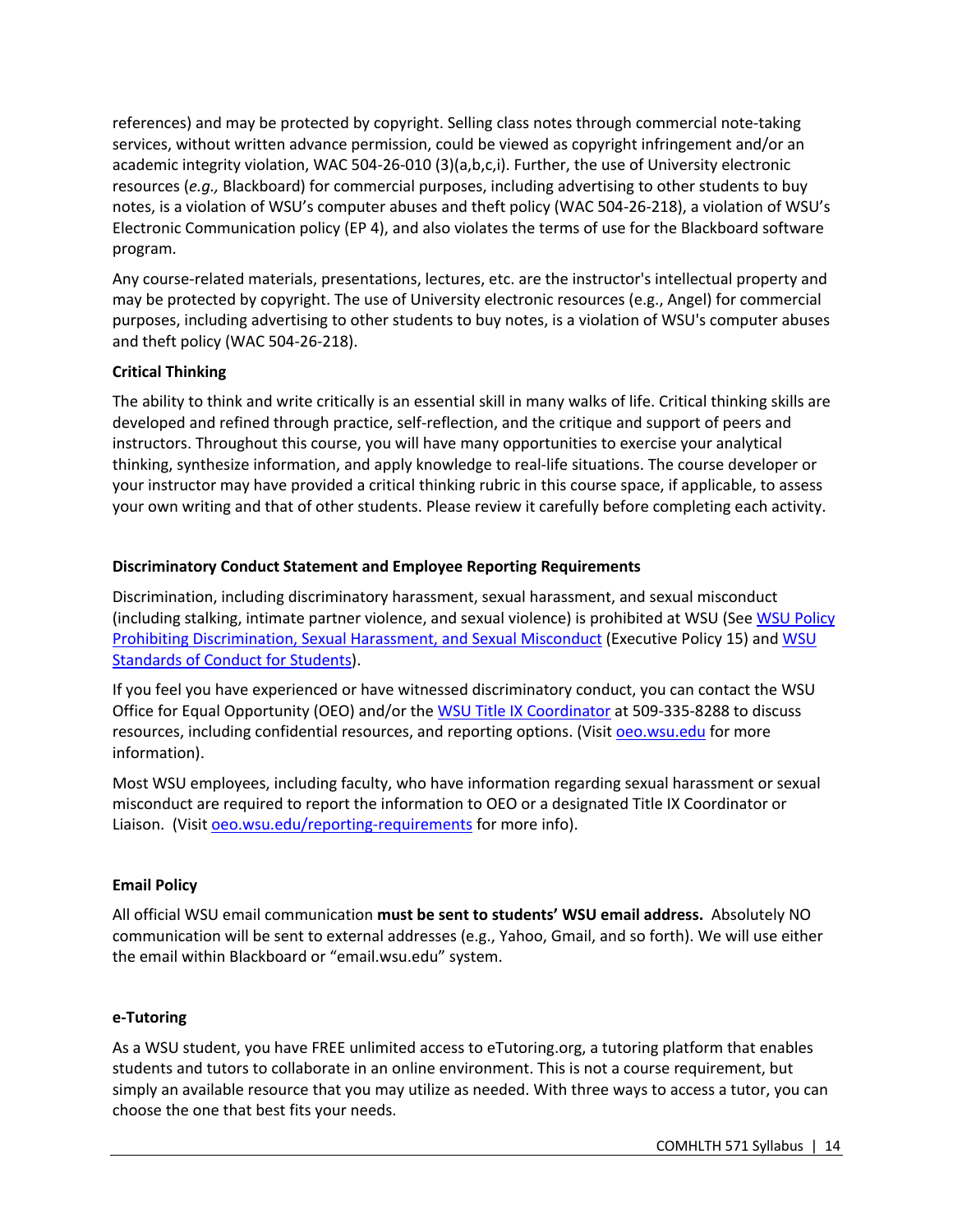- Writing Lab tutors will respond to papers in ANY academic subject, including history, anthropology, sociology, and everything else. If you're working on a paper for ANY of your courses our tutors can help you. Just submit your paper, ask specific questions on the submission form and a tutor will respond within 24-48 hours.
- chat rooms allow students to meet with tutors in one-on-one sessions via a fully interactive, virtual online environment.
- Students can also leave specific questions for an eTutor in any of our subjects by taking advantage of our eQuestions option. Our tutors will respond to your question within 24-48 hours.

The list of available tutoring subjects can be found on the http://etutoring.org/login.cfm?institutionid=176 site. Current subjects include Accounting, Anatomy & Physiology, Biology, Chemistry, Math and Calculus, Medical Coding, MS Office 2007, Physics, Spanish, Statistics, Web Development and Writing!

# **FERPA**

WSU students have legal rights under the Family Educational Rights and Privacy Act (FERPA) for protection of their academic records. For a complete explanation of these rights, visit the URL associated with each home campus in the Academic Regulations section or http://www.registrar.wsu.edu/Registrar/Apps/FERPA.ASPX.

### **GPA, Academic Deficiency & Disenrollment**

GPA: The Graduate School requires that all graduate students maintain a cumulative 3.0 GPA throughout their graduate program. Students who are not able to maintain a 3.0 will be disenrolled from the program.

Academic Deficiency: A student who does not maintain a cumulative 3.0 GPA will be considered academically deficient. A notice of deficiency will be sent to the student from the Graduate School. The student will have the option to request reinstatement, per the Graduate School's instructions. The department will consider reinstatement requests but are not required to request readmission for any students below a 3.0.

Disenrollment: Students who do not maintain a 3.0 GPA and who are academically deficient are subject to disenrollment. If a student submits a request for reinstatement it will be reviewed by the committee. If a reinstatement request is not received by the department the student's program will be terminated. Following termination, if a student wishes to return to the program they will have to go through the application process again.

# **Grade Change Policy**

An instructor may not change a grade after it has been filed with the Registrar, except in the case of clerical error, which the instructor may correct by so certifying to the Registrar. Such change must be approved (signature required) by the chairperson of the department in which the course was offered. Grade corrections must be processed within one year of the end of the term for which the original grade was given. In extenuating circumstances, exceptions to the one-year limit for correction of grade errors may be considered by petition to the Registrar's Office.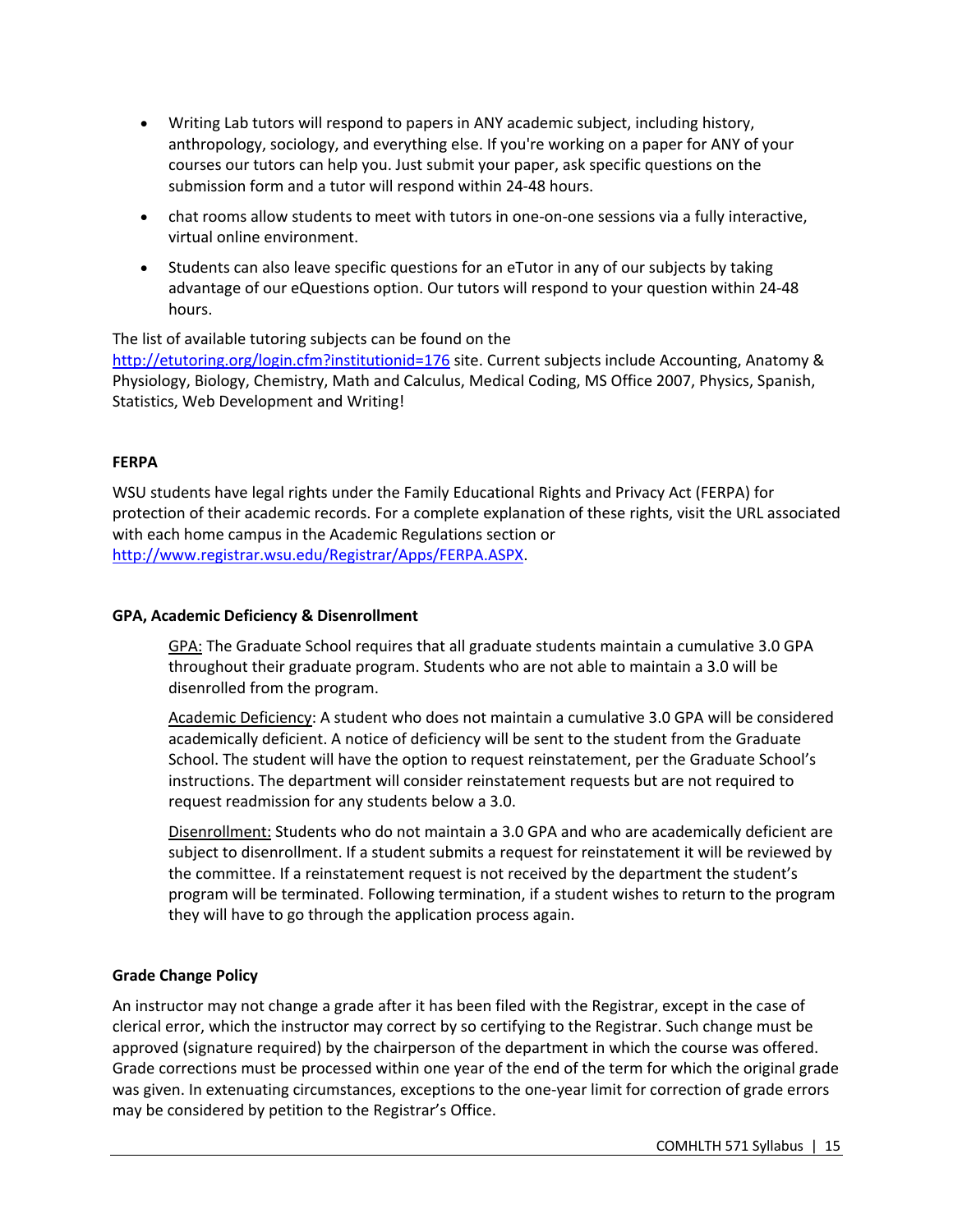### **Incomplete Policy** (Academic Rule 90h)

Incompletes are granted only with permission of the instructor and are subject to the following guidelines:

- 1. Students must request an incomplete in writing or by e-mail from the instructor before the end of the semester.
- 2. The request must be signed and dated by the student (or identified by student's e-mail address) and must explain the reasons behind the request for the incomplete.
- 3. In order to be considered for an incomplete, **there are two main conditions:**
	- 1. A student must complete a minimum amount of the assigned course work. Specifically, a student must complete 75 percent of the coursework.
	- 2. A student must have a mathematical possibility of passing the class. A passing grade is 60 percent or above for the entire course.
- 4. If extraordinary circumstances (e.g., family emergency, serious illness) are involved and are documented to the instructor's satisfaction, the professor/ instructor retains the discretion to grant an incomplete even if the minimum conditions outlined in item 3 above are not met.

If an incomplete is granted, the standard WSU policy applies (i.e., ALL work must be completed within one full year from the end of the enrollment semester at issue, unless a shorter time is specified by the instructor. Otherwise, an automatic grade of "F," or failing, will be entered on the student's transcript).

### **Intellectual Property**

Syllabi and all course-related materials, presentations, lectures, etc. are the intellectual property of individual faculty (or the intellectual property of their references) and may be protected by copyright. Selling class notes through commercial note-taking services, without instructor written advance permission, could be viewed as copyright infringement and/or an academic integrity violation, WAC 504- 26-010 (3)(a,b,c,i). Further, the use of University electronic resources (e.g., Blackboard) for commercial purposes, including advertising to other students to buy notes, is a violation of WSU's computer abuses and theft policy (WAC 504-26-218), a violation of WSU's Electronic Communication policy (EP 4), and also violates the terms of use for the Blackboard software program.

Any course-related materials, presentations, lectures, etc. are the instructor's intellectual property and may be protected by copyright. The use of University electronic resources (e.g., Angel) for commercial purposes, including advertising to other students to buy notes, is a violation of WSU's computer abuses and theft policy (WAC 504-26-218).

### **Library Support**

All students enrolled in Washington State University online courses can use the WSU Libraries online databases and receive reference and research assistance from their home campus. Students can also borrow books and other circulating material and access full-text journal articles.

• General Library Links by campus (Review the Libraries' Online Information for more guidance.)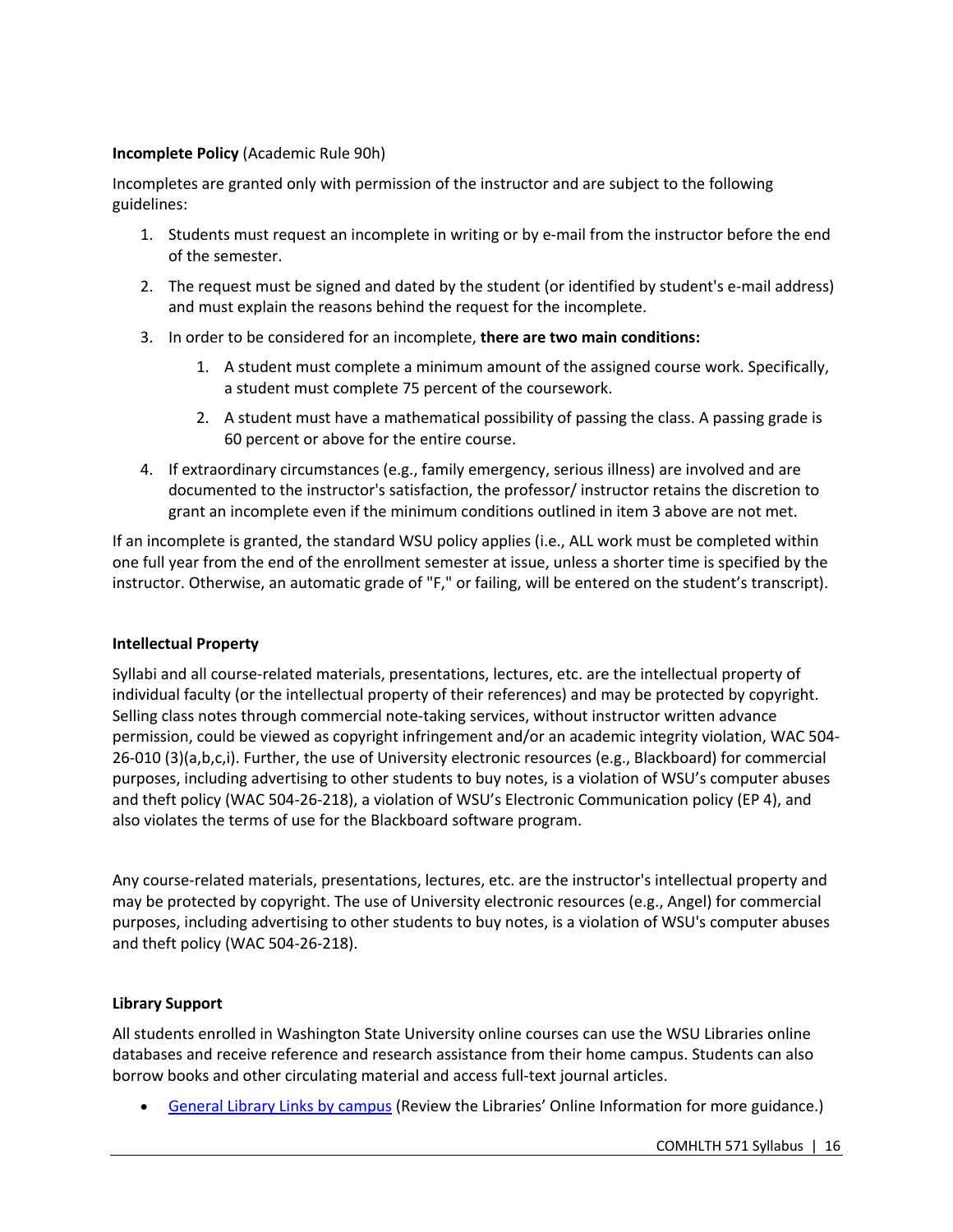- Online Library Tour for Pullman Campus Undergraduates
- Online Library Tour for WSU Online Campus Students

### **Netiquette**

Just as in a physical classroom, a good discussion in an online classroom depends on everyone feeling safe and respected. Here are a few tips for creating an educational and enjoyable discussion space:

- It is difficult to "read" emotion in online discussions be clear, use emoticons or concisely express your feelings
- Use of capitals sends the message that YOU ARE SHOUTING!
- Give positive feedback (good idea, thanks), be polite, and avoid hostile or curt comments, stereotypes, and labels.
- Apply the same standards you would follow in a face-to-face classroom discussion.
- Maintain a sense of dignity and decorum (class is not the same place as your Facebook account or your email).
- Argue not with emotion but with knowledge, facts, authority, and reason.

For more on the Core Rules of Netiquette visit http://coursedesign.colostate.edu/obj/corerulesnet.html

### **Policy Prohibiting Discrimination and Sexual Harassment** (Faculty Manual, p. 31).

This policy expresses WSU's commitment to maintaining an environment free from discrimination, including sexual harassment. This policy applies to all students, faculty, staff, or others having an association with the University.

### **Student Privacy**

As a University student, you have legal rights under the Family Educational Rights and Privacy Act (FERPA) for protection of your academic records. For a complete explanation of these rights, visit the URL associated with your home campus in the Academic Regulations section or http://www.registrar.wsu.edu/Registrar/Apps/FERPA.ASPX.

### **Technical Support**

If you need technical assistance, please expand the Content folder in the Map menu on the left by clicking the plus sign (+), then select Technical Support.

### **WSU Online Student Support**

The WSU Online Web site (http://online.wsu.edu) has all the non-content and administrative related information you need to be a successful online learner. Log in using your WSU Network ID and password to access your personalized information.